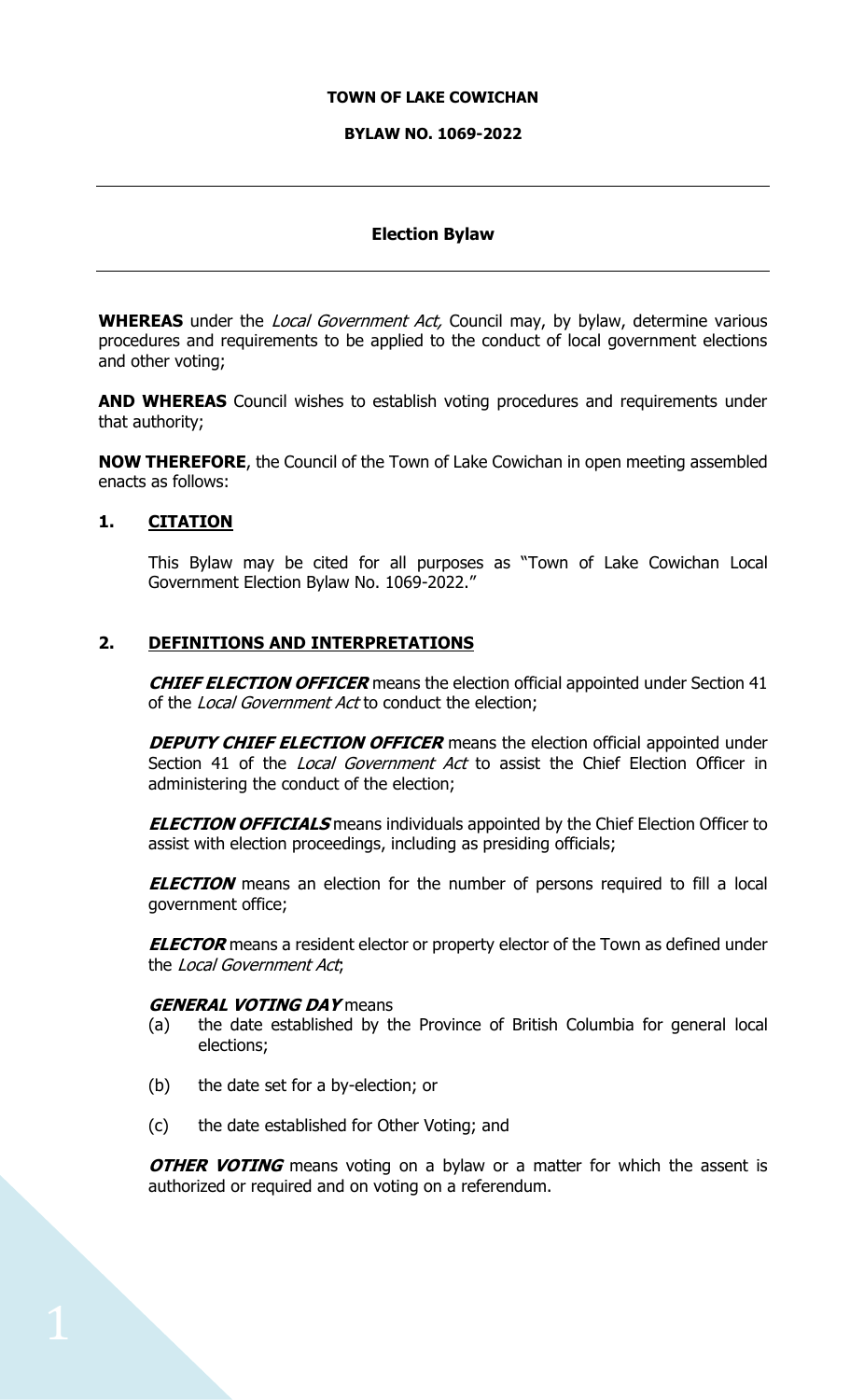# **3. APPLICATION**

This bylaw applies to all Town elections and all other voting opportunities required or permitted to be held under the *Local Government Act*, including special voting opportunities.

## **4. USE OF PROVINCIAL LIST OF VOTERS AND VOTER REGISTRATION**

- (a) For the purposes of all local elections and submissions to the electors under Parts 3 and 4 of the Local Government Act, the most current available Provincial list of voters prepared under the Election Act, shall become the register of resident electors on the  $52<sup>nd</sup>$  day prior to the general voting day for such elections and submissions to the electors.
- (b) As authorized under the Local Government  $Act$ , advance registration will be available for those not on the register of resident electors and registration for resident electors and non-resident property owners will be in accordance with section 56 of the Local Government Act.
- (c) For the purposes of all elections and other voting, a person may also register as an elector at the time of voting in accordance with the requirements under sections 57 and 57.1 of the Local Government Act.

## **5. ADVANCE VOTING OPPORTUNITIES**

- (a) In addition to the General Voting Day established for general local elections, the required advance voting opportunity is the  $10<sup>th</sup>$  day before general voting day and shall be available between the hours of 8:00 a.m. and 8:00 p.m.
- (b) As authorized under section 98 of the Local Government Act, the Chief Election Officer is authorized to establish additional advance voting opportunities for each election to be held in advance of general voting day and to designate the voting places, and to establish the date and voting hours for these additional voting opportunities.

## **6. NUMBER OF SCRUTINEERS AT VOTING PLACES**

In accordance with section 123(3) of the Local Government Act, the number of scrutineers that may be present for a candidate at a voting place at any given time during voting is one (1).

## **7. MAIL BALLOT VOTING**

 Voting is hereby permitted to be done by mail ballot and, in relation to this, may permit elector registration to be done in conjunction with this voting as per the provisions of section 110 of the *Local Government Act*.

## **8. RESOLUTION OF TIE VOTE AFTER JUDICIAL RECOUNT**

In the event of an equality of valid votes for two or more candidates following a judicial recount for a general election or by-election for the office of Mayor or Councillor, the result will be determined by lot in accordance with section 151 of the Local Government Act.